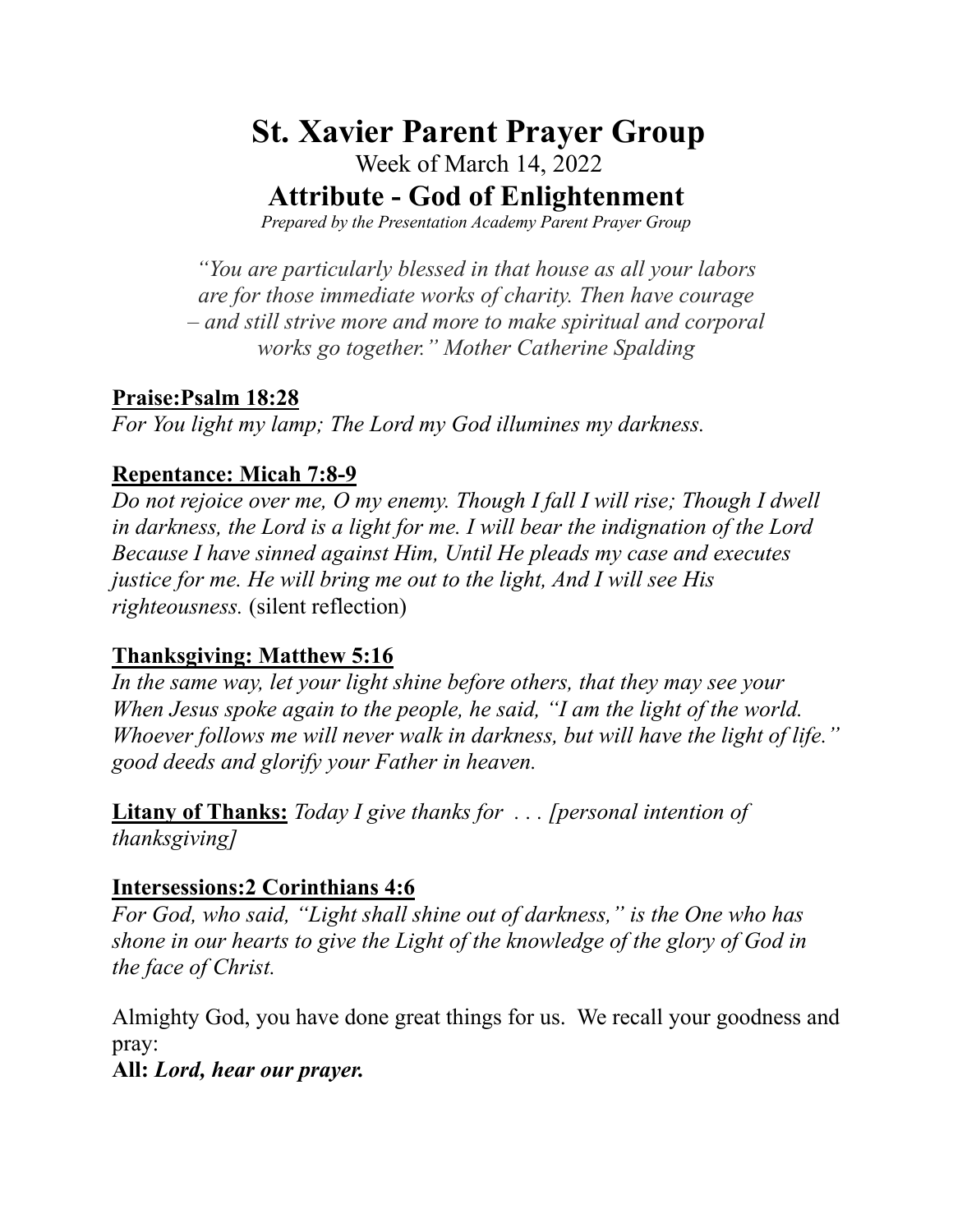We pray for the people of the Ukraine. Amid strife and suffering may they find God's mercy and love.

We pray for this Holy season of Lent, may we come to know Jesus through works of Mercy and love.

We pray for those people who have placed their intentions in the St. X prayer book and on the St. X prayer line.

We pray for the young men of St. Xavier and their families that they will feel God's grace in all things.

We pray for the respect and sanity of life in all forms.

We pray for those buried at Meadowview Cemetery.

We pray for all those who suffer from mental illness, anxiety, addiction and stress and all those who love them.

We pray for the young men in Mrs. Schork's World Religions' classes A & H. We pray for the young men and adult leaders of the Christian Awakening Retreat.

# **(Personal Intentions)**

# **Prayer for the Great Good - Psalm 119:105**

*Your word is a lamp to my feet and a light to my path.* 

In the name of the Father, and of the Son, and of the Holy Sprit. Amen.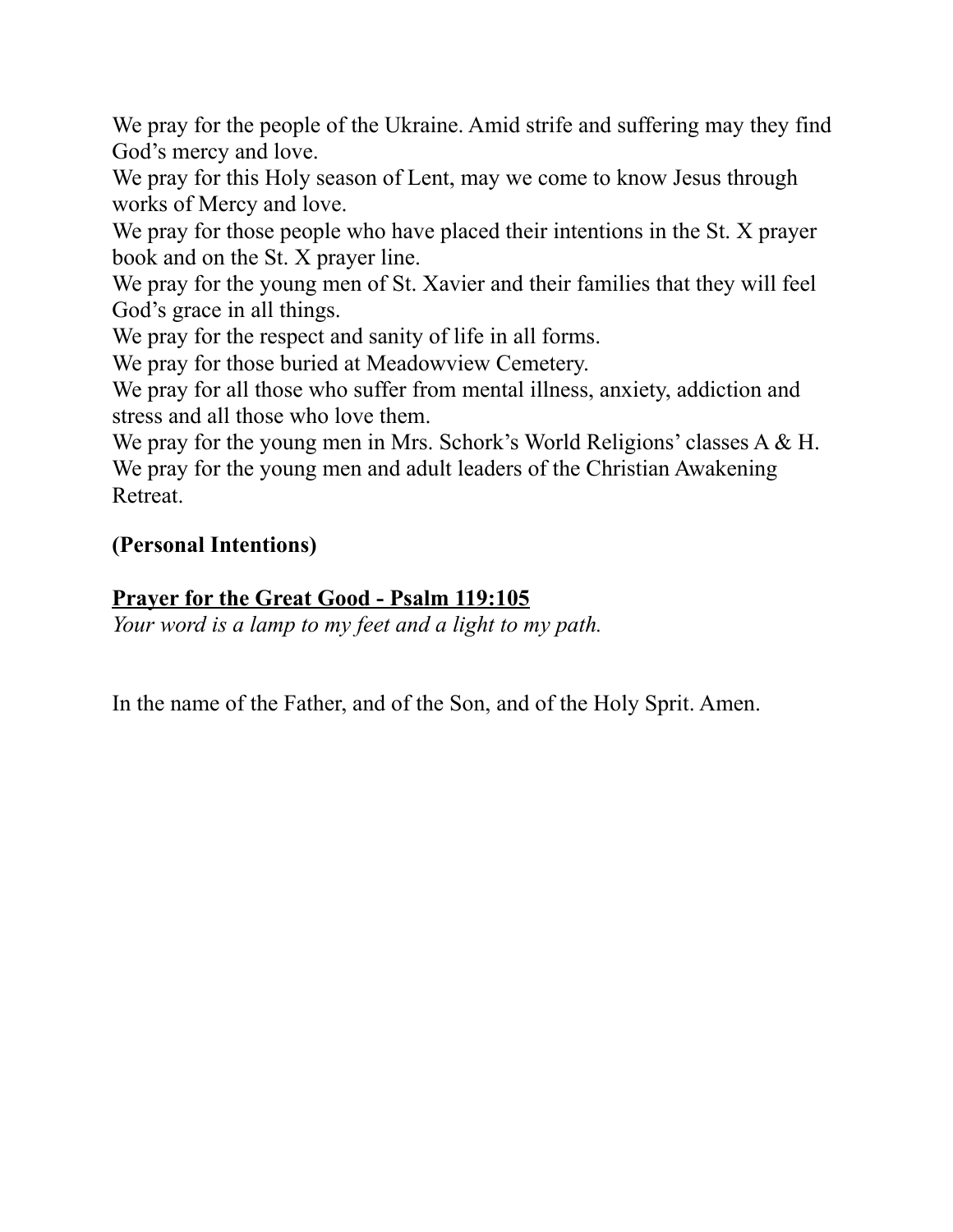#### **St. Xavier Parent Prayer Group** Week of March 14, 2022 **Prayer list**

#### **Mrs. Schork's A World Religions**

Matthew Azzara Lukas Balatbat Will Ballantine Jacob Bennett Joshua Bloom Jake Borland Blake Brewer Ty Brown Parker Brumleve Bucky Buckminster II Carter Bunch Adam Cassol Dane Cunningham Jake Davis Henry Doyle Kendrick Flaherty, Jr. Hal Holbrook III Wes Logan Jeffrey Miller, Jr. Mateo Moreno Luke Napier Jeremy Schaefer Mitchell Shelton Nick Wilson

#### **Mrs. Schork's H World Religions**

Dawson Abell Sam Armstrong Jonathan Blackman Drew Brownlee Thomas Camilli Caden Carta Victor Casas, Jr. Gabe Clifford Mark Federico Landon Johnson Grayson Karleski Chris Kaufmann Josh Koetter Carter Lanman Alex Machor Joe Meyer Eric Niblett Charlie Poindexter II Max Powell Owen Pulliam Peyton Reyes Quinten Shewmaker Christian Smith Jaxon Strothman Daniel Trujillo Valon Westerfield